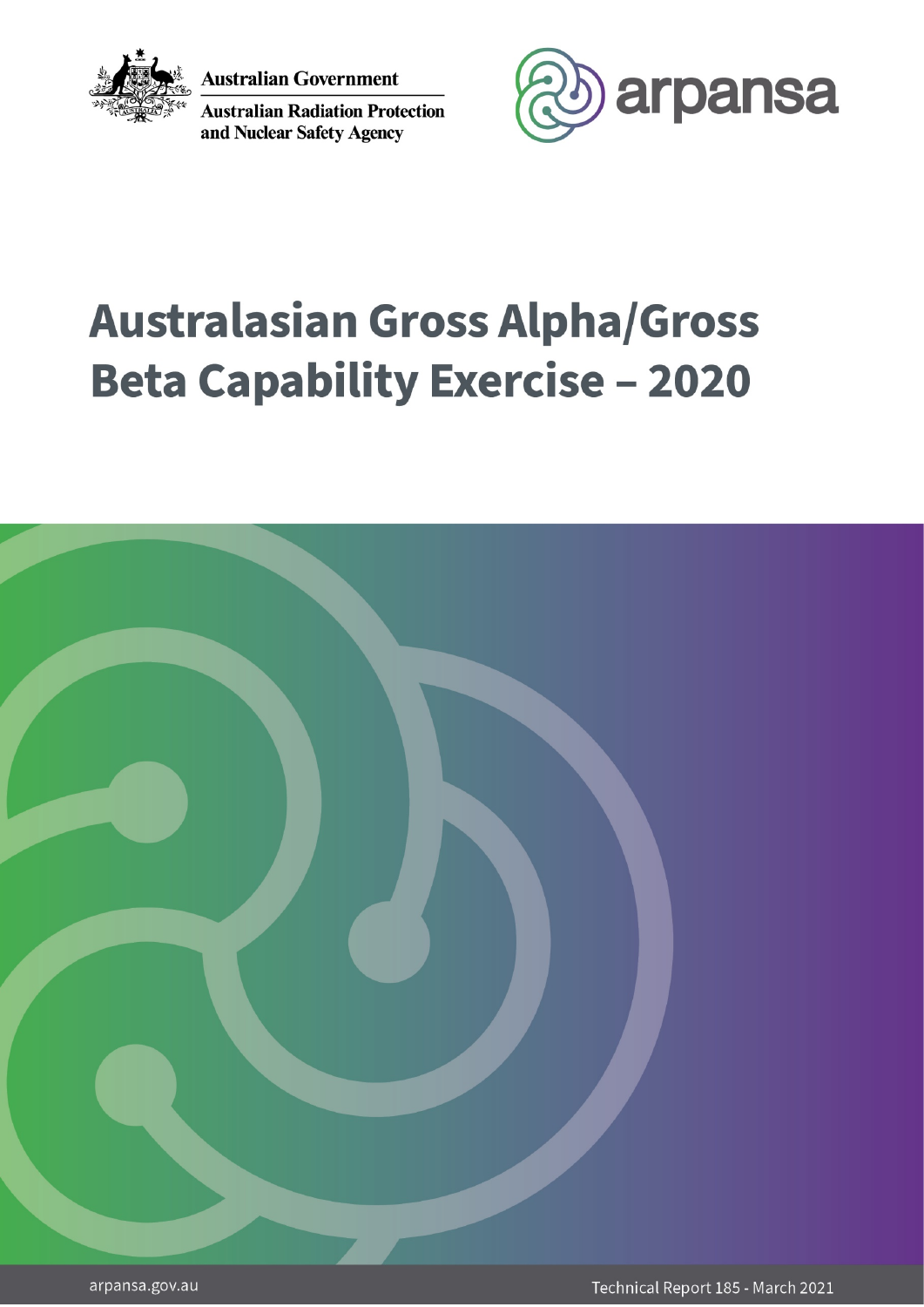© Commonwealth of Australia 2021

This publication is protected by copyright. Copyright (and any other intellectual property rights, if any) in this publication is owned by the Commonwealth of Australia as represented by the Australian Radiation Protection and Nuclear Safety Agency (ARPANSA).

ISSN 0157-1400



#### **Creative Commons**

With the exception of the Commonwealth Coat of Arms, any ARPANSA logos and any content that is marked as being third party material, this publication, *Australasian Gross Alpha/Gross Beta Capability Exercise – 2020*, by the Australian Radiation Protection and Nuclear Safety Agency is licensed under a Creative Commons Attribution 3.0 Australia licence (to view a copy of the licence, visit *<http://creativecommons.org/licenses/by/3.0/au>*). It is a further condition of the licence that any numerical data referred to in this publication may not be changed. To the extent that copyright subsists in a third party, permission will be required from the third party to reuse the material.

In essence, you are free to copy, communicate and adapt the material as long as you attribute the work to ARPANSA and abide by the other licence terms. The works are to be attributed to the Commonwealth as follows:-

'© Commonwealth of Australia 2021, as represented by the Australian Radiation Protection and Nuclear Safety Agency (ARPANSA)'

The publication should be attributed as: *Australasian Gross Alpha/Gross Beta Capability Exercise – 2020*.

#### **Use of the Coat of Arms**

The terms under which the Coat of Arms can be used are detailed on the Department of the Prime Minister and Cabinet website [\(www.dpmc.gov.au/government/commonwealth-coat-arms\)](http://www.dpmc.gov.au/government/commonwealth-coat-arms).

Enquiries regarding the licence and any use of this report are welcome.

ARPANSA 619 Lower Plenty Road YALLAMBIE VIC 3085 Tel: 1800 022 333 (Freecall) or +61 3 9433 2211

Email: [info@arpansa.gov.au](mailto:info@arpansa.gov.au) Website: [www.arpansa.gov.au](http://www.arpansa.gov.au/)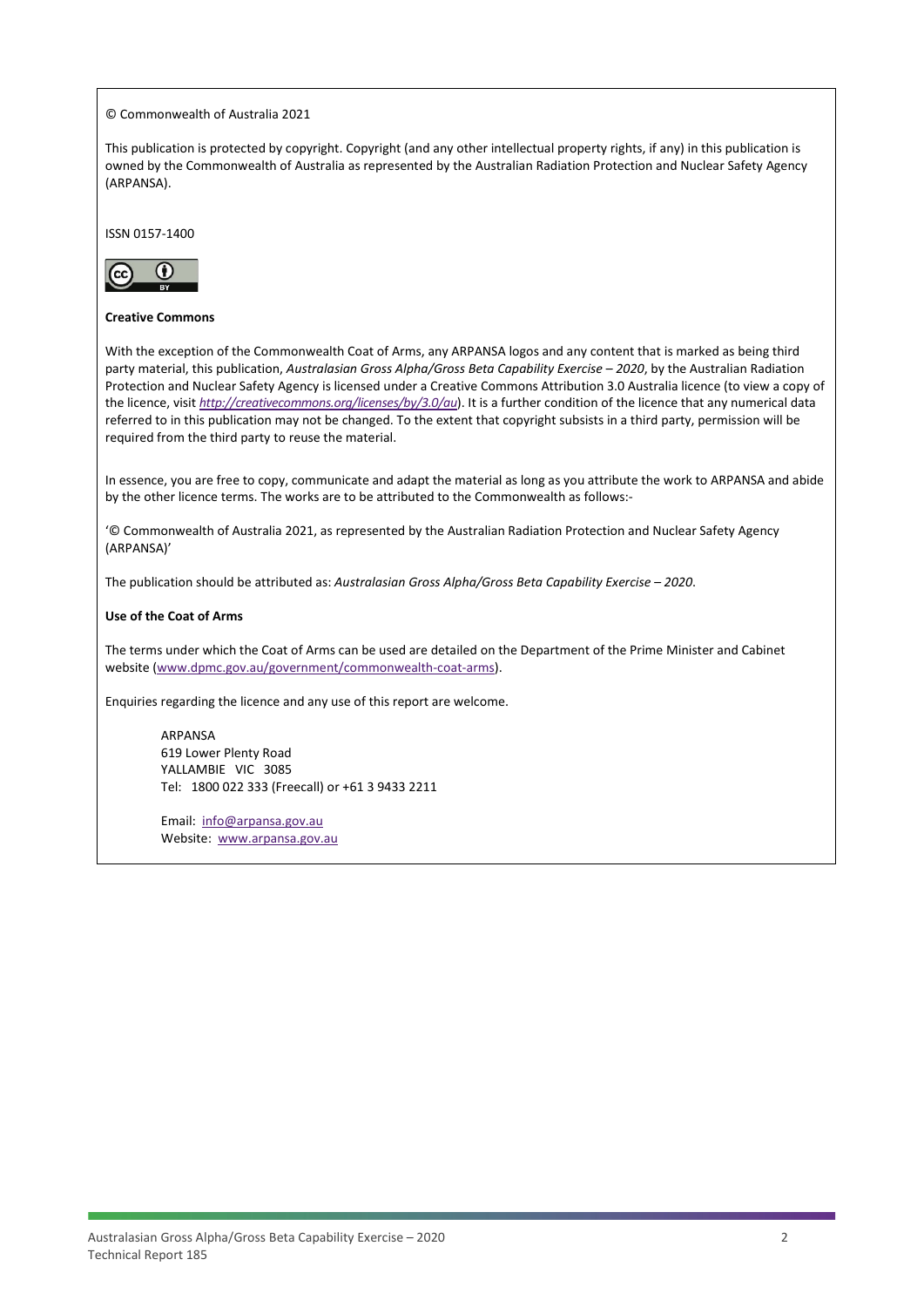# **Acknowledgement of Country**

ARPANSA respectfully acknowledges Australia's Aboriginal and Torres Strait Islander communities and their rich culture and pays respect to their Elders past and present. We acknowledge Aboriginal and Torres Strait Islander peoples as Australia's first peoples and as the Traditional Owners and custodians of the land and water on which we rely.

We recognise and value the ongoing contribution of Aboriginal and Torres Strait Islander peoples and communities to Australian life and how this enriches us. We embrace the spirit of reconciliation, working towards the equality of outcomes and ensuring an equal voice.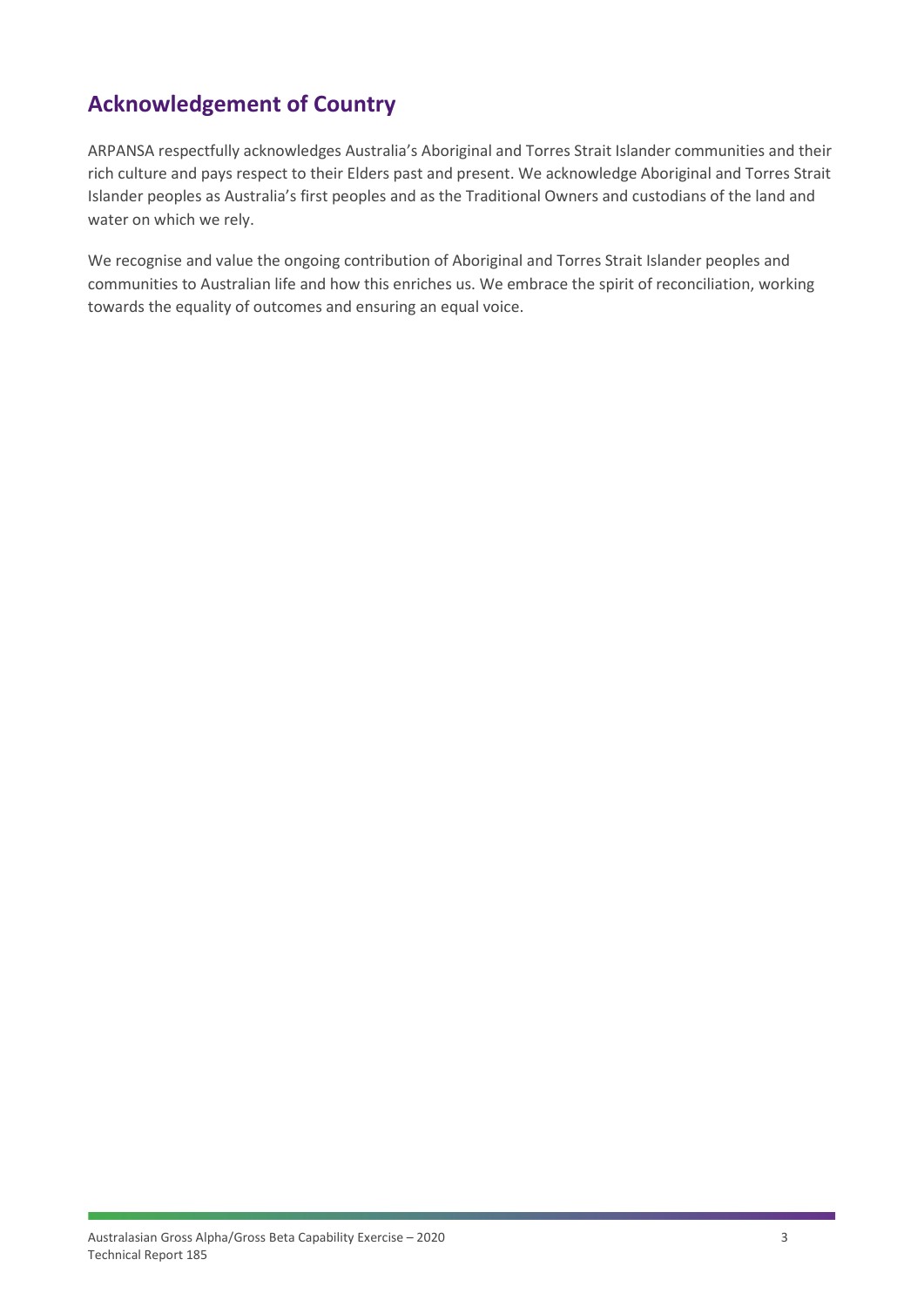# **Contents**

| 1. |     |  |  |  |  |
|----|-----|--|--|--|--|
| 2. |     |  |  |  |  |
|    | 2.1 |  |  |  |  |
| 3. |     |  |  |  |  |
| 4. |     |  |  |  |  |
|    | 4.1 |  |  |  |  |
|    | 4.2 |  |  |  |  |
|    | 4.3 |  |  |  |  |
|    | 4.4 |  |  |  |  |
|    | 4.5 |  |  |  |  |
|    | 4.6 |  |  |  |  |
| 5. |     |  |  |  |  |
| 6. |     |  |  |  |  |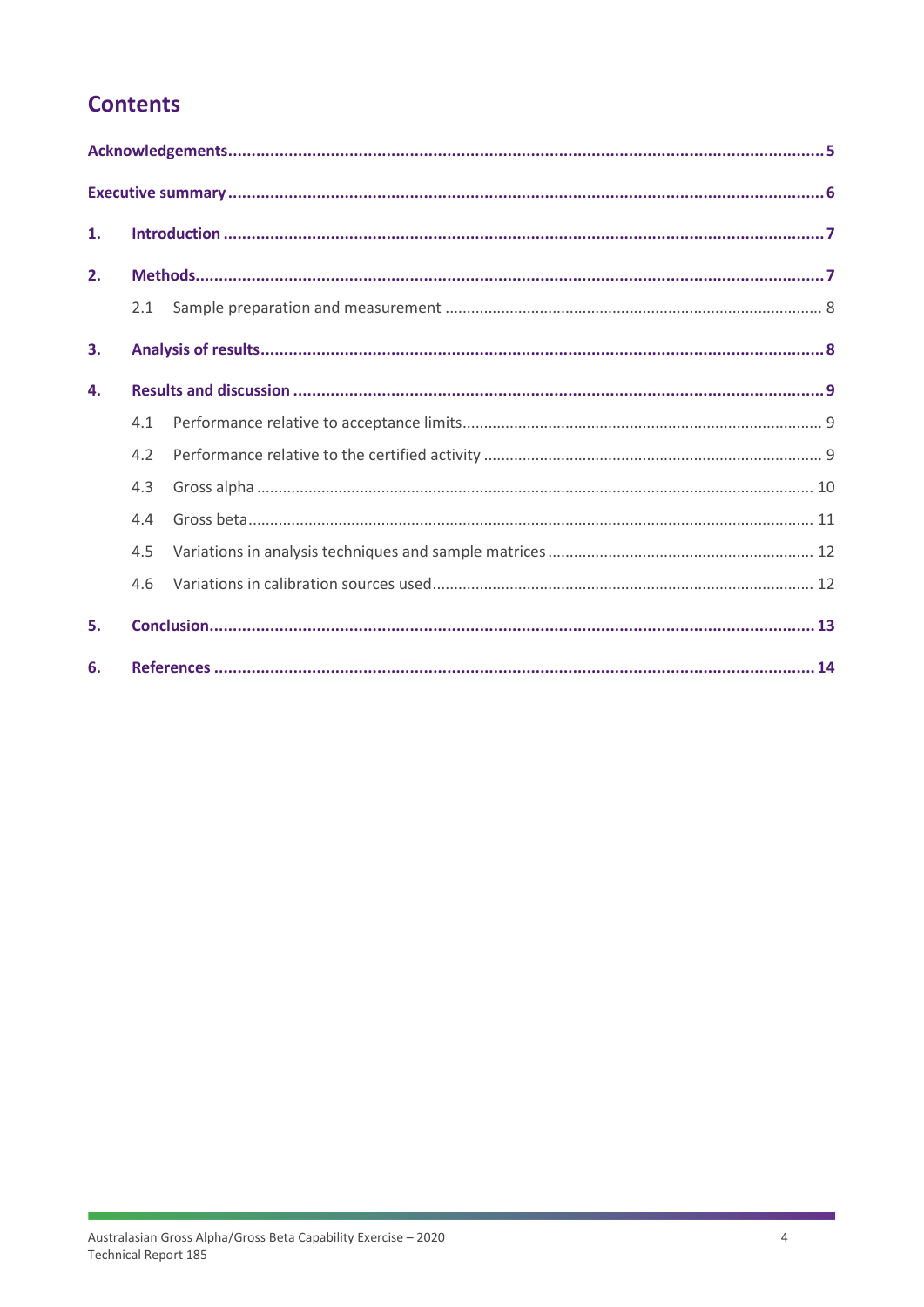# <span id="page-4-0"></span>**Acknowledgements**

The author wishes to thank all the laboratories that participated in the exercise.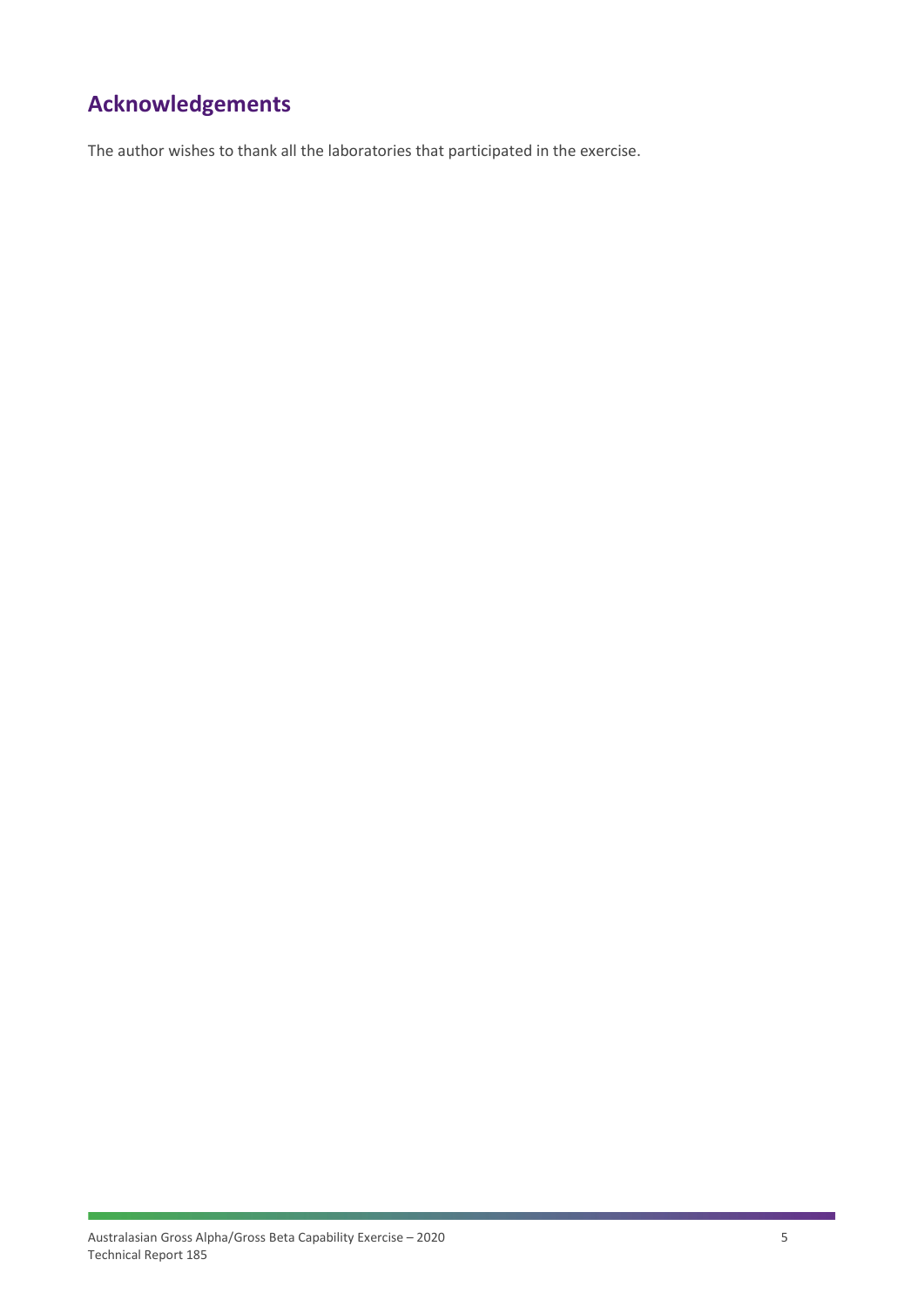## <span id="page-5-0"></span>**Executive summary**

International experience with significant radiological incidents has shown that extensive measurement of environmental samples is required (Japanese Ministry of Health, Labour and Welfare, 2015) (IAEA, 1988). Initial screening of samples via gross alpha and gross beta measurements can reduce the number of samples that require more accurate analyses. This approach improves the throughput of laboratories following an incident. ARPANSA's capacity to analyse samples could be overwhelmed by the response required by a significant radiological incident. Therefore, assistance from other laboratories might be required to respond to a significant radiological incident.

This exercise was conducted to ascertain the capability of participating laboratories with respect to the measurement of total alpha and beta activity by gross alpha/gross beta analysis. The main purpose for this exercise was to establish how different laboratories perform gross alpha/beta measurements (i.e. gas-flow proportional counting or Liquid Scintillation Counting (LSC)), what sources they use for calibration and whether the diverse procedures used by the laboratories produce acceptable results.

Five of the radioanalytical laboratories identified as having gross alpha/gross beta capabilities participated in this exercise. These laboratories form part of the Australasian Radionuclide Laboratory Network (ARLN). Participants were asked to analyse 500 ml of water, containing known amounts of alpha and beta activity, obtained from an accredited supplier of Certified Reference Materials and proficiency testing products. The sample required preparation by the participating laboratories prior to analysis, as described in the Instruction to Participants letter, and noted further on in this report.

Apart from one laboratory, the participants reported gross alpha results that would be considered acceptable by the supplier of the samples. That is, 4 of the 5 reported gross alpha results were within the performance acceptance limits defined by the supplier. With regards to the gross beta results, the reported results were a lot more variable with only 3 of the 5 reported gross beta results being considered acceptable as defined by the supplier.

This exercise showed there is a lot of variability in both the procedures used by the laboratories and the sources used to calibrate for gross alpha/beta measurements. Work will now be undertaken to establish a standard procedure for gross alpha/beta measurement that all ARLN laboratories can undertake to improve the reliability of determining gross alpha/beta activities. A future capability exercise will be undertaken once this procedure has been implemented to see how the newly implemented procedure has improved gross alpha/beta measurement.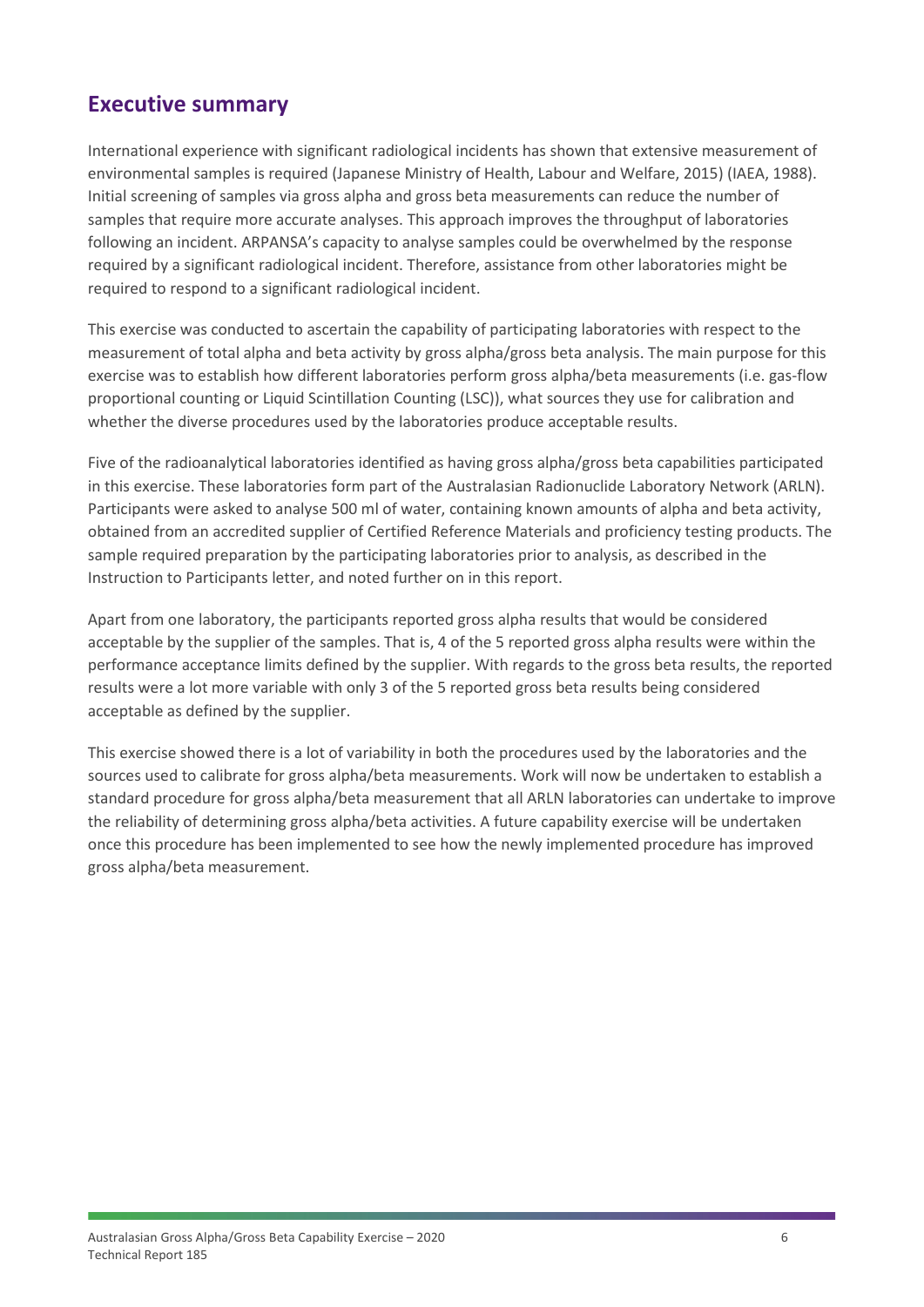## <span id="page-6-0"></span>**1. Introduction**

ARPANSA maintains a radioanalytical laboratory, in part, to respond to radiological incidents. Theoretically, this laboratory has the capacity to measure about 48 samples over a week for gross alpha/beta measurements. However, this capacity could be overwhelmed by the response required by a significant radiological incident. Therefore, assistance from other laboratories might be required to respond to such an incident.

ARPANSA has identified 9 radioanalytical laboratories in Australia and New Zealand. This includes 3 laboratories run by the Australian Nuclear Science and Technology Organisation (ANSTO), ARPANSA's own laboratory, 2 university laboratories as well as 3 other state or national laboratories. However, there is considerable specialisation in the radionuclides analysed by these laboratories. This is because many of these laboratories exist to fulfil specific needs and are not funded or specifically tasked with providing analyses in the event of general radiological incident. Therefore, some laboratories may not be able to provide assistance for certain radiological incidents.

This exercise was conducted to ascertain the capability of participating laboratories with respect to the measurement of gross alpha/beta activity in water and was the first capability study to ascertain the performance of the participating laboratories' procedures for accuracy in determining gross alpha/beta activities.

It should be noted that this was not a proficiency test exercise because participants were not judged as to the acceptability of their procedures. The procedures used by each laboratory are appropriate to their particular objectives. Rather, the purpose of the exercise was simply to determine whether the methods currently used by each participating laboratory produced acceptable results when used for another purpose.

# <span id="page-6-1"></span>**2. Methods**

Five of the Australasian radioanalytical laboratories (including ARPANSA) agreed to participate in the exercise.

ARPANSA distributed screw-top glass vials containing at least 10 ml of standard concentrate to all 5 participating laboratories. The concentrate was preserved with nitric acid to pH < 2. The sample also contained added dissolved nitrates of magnesium, calcium, manganese, and iron. The remaining nitrate residues of the diluted standard, after evaporation, should range between 5 and 70 mg per 100 ml aliquot.

The sample was supplied as a concentrate and was diluted at the participating laboratories before use and represented the minimum suggested sample size for the sample. The diluted standard contained the following analytes in the activity ranges shown:

- Gross alpha (as thorium-230)  $0.25 2.8$  Bg/L
- Gross beta (as caesium-137)  $0.25 2.8$  Bg/L

The supplier also provided a certificate of analysis stating the certified values of the gross alpha and beta activity in the vials. The certificate of analysis also included performance acceptance limits (PALs) approximating 95% confidence intervals of the performance that an experienced laboratory should achieve.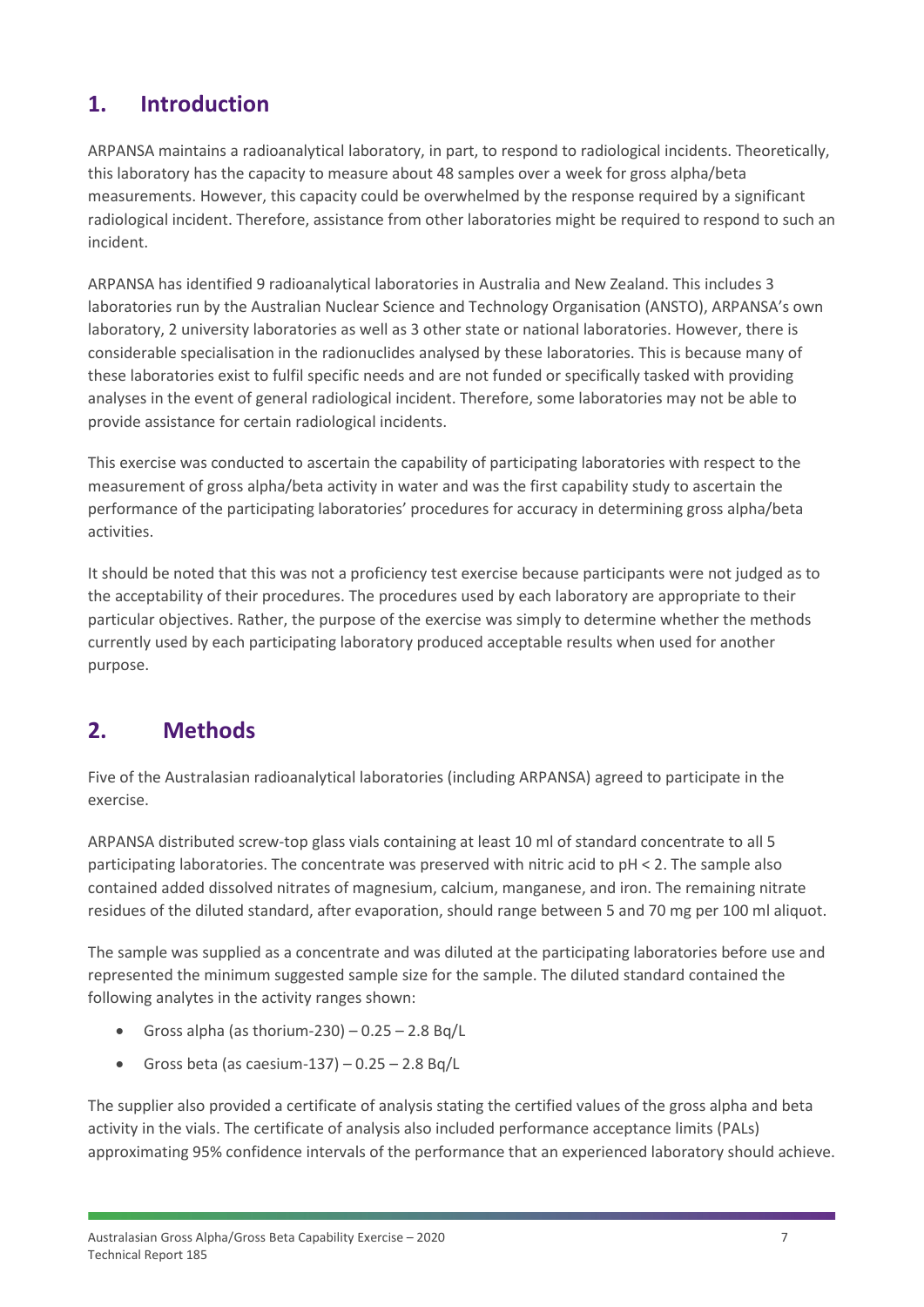The dilution instructions provided to all participants are detailed at 2.1 below.

#### <span id="page-7-0"></span>**2.1 Sample preparation and measurement**

- 1. Shake the jar well prior to opening.
- 2. Using clean, dry, class A volumetric glassware, transfer 5.0 mL of the concentrate and dilute to a final volume of 500 mL with 0.1 M nitric acid solution
- 3. If necessary, prepare a second 500 mL portion by following steps 1 and 2 above
- 4. Mix or shake the diluted sample well prior to analysis
- 5. Use your regular preparation and analytical procedures
- 6. There is no decay correction performed for the measured results
- 7. There is no correction for potassium-40 for the measured results

The diluent should have an acidic composition comparable to that of the concentrate to ensure analyte stability and should be analysed as soon as possible after dilution.

All participating laboratories confirmed the samples were prepared in accordance with the instructions supplied above, prior to analysis.

## <span id="page-7-1"></span>**3. Analysis of results**

For each radionuclide, ARPANSA calculated the relative bias (*R*) of the measured activity concentration (*M*), relative to the certified activity concentration supplied by the manufacturer (*C*):

#### Equation 1:

$$
R=\frac{M-C}{C}\times 100
$$

Due to the uncertainties in both the certified value  $(u_c)$  and the measured value  $(u_m)$ , the relative bias for an individual radionuclide may not be statistically significant. Therefore, ARPANSA also calculated the U-test value (*U*):

#### **Equation 2:**  $\qquad \qquad \blacksquare$

$$
= \frac{\sqrt{(M-C)^2}}{\sqrt{u_m^2+u_c^2}}
$$

The relative bias for an individual radionuclide is statistically significant if  $U > 2.58$  and may be statistically significant if  $U > 1.64$ .

If a participant under- or over-estimated the uncertainty associated with a measurement, the U-test value will over- or underestimate the statistical significance of the relative bias. Therefore, ARPANSA also compared the measured value to the PALs provided by the supplier of the sample.

Each participant was provided with an individual report detailing the relative bias, U-test value and comparison with the PALs for each radionuclide. This report also indicated if there appeared to be systematic errors in the laboratory's measured values and indicated the potential sources of these errors, based on the results and responses from the report form.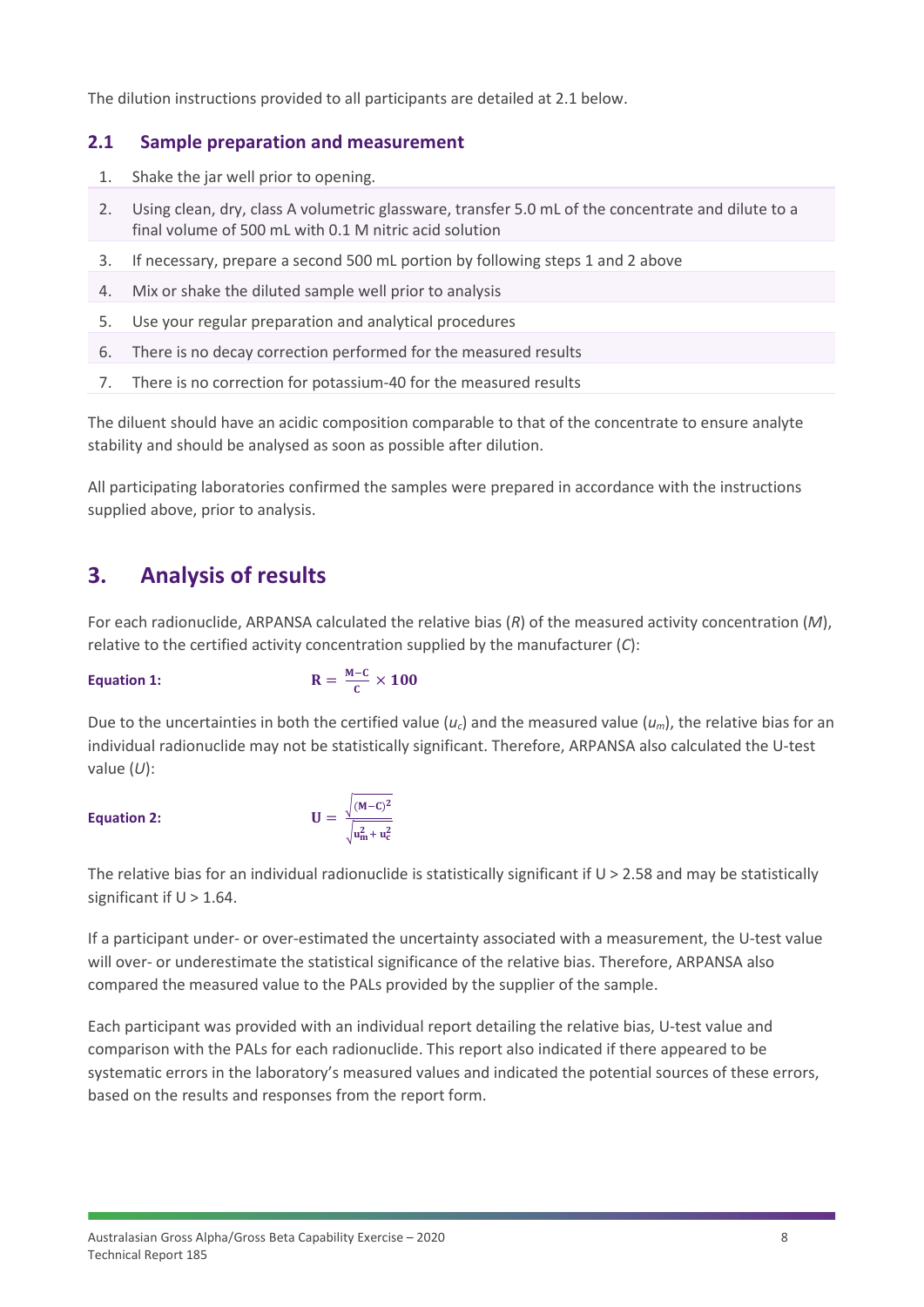The laboratories were randomly designated a number to be used throughout this report. Laboratory 3 returned 2 results, based on different analysis techniques and these results are displayed in the following report as laboratory 3 and 3.1.

## <span id="page-8-0"></span>**4. Results and discussion**

### <span id="page-8-1"></span>**4.1 Performance relative to acceptance limits**

As noted in section 2, the certificate of analysis for each sample also included PALs approximating 95% confidence intervals of the performance that an experienced laboratory should achieve. The reported activity concentration for each radionuclide, for each laboratory, was compared to these acceptance limits. [Table 1](#page-8-3) details the number of laboratories taking part in the exercise, reporting results within these limits.

| Analyte     | <b>Number of laboratories with results</b><br>within acceptance limits |
|-------------|------------------------------------------------------------------------|
| Gross alpha |                                                                        |
| Gross beta  |                                                                        |

#### <span id="page-8-3"></span>**Table 1: Laboratories reporting acceptable results**

Most laboratories reported acceptable results for gross alpha, however the results for gross beta were less accurate. This indicates that further work is required to investigate a more reliable procedure for analysing samples for gross alpha/beta determinations than what is currently used by each participating laboratory.

## <span id="page-8-2"></span>**4.2 Performance relative to the certified activity**

Highly capable laboratories should produce a result that is commensurate with the certified value. The usual method to test whether a reported result is not significantly different to a certified value is the U-test (see equation 2). This test compares the measured result with the certified result in a way that accounts for the uncertainty in both values.

The U-test values for each radionuclide and each laboratory are shown in [Figure 2.](#page-9-1) In the figure, the blue line indicates a U-test value of 1.64. Results with a U-test value below 1.64 are not statistically different from the certified value and are, therefore, consistent. The purple line in the figure indicates a U-test value of 2.58. Results with a U-test value greater than 2.58 are statistically different from the certified value. That is, those results with a U-test value greater than 2.58 are discrepant and indicate a significant error in the analysis.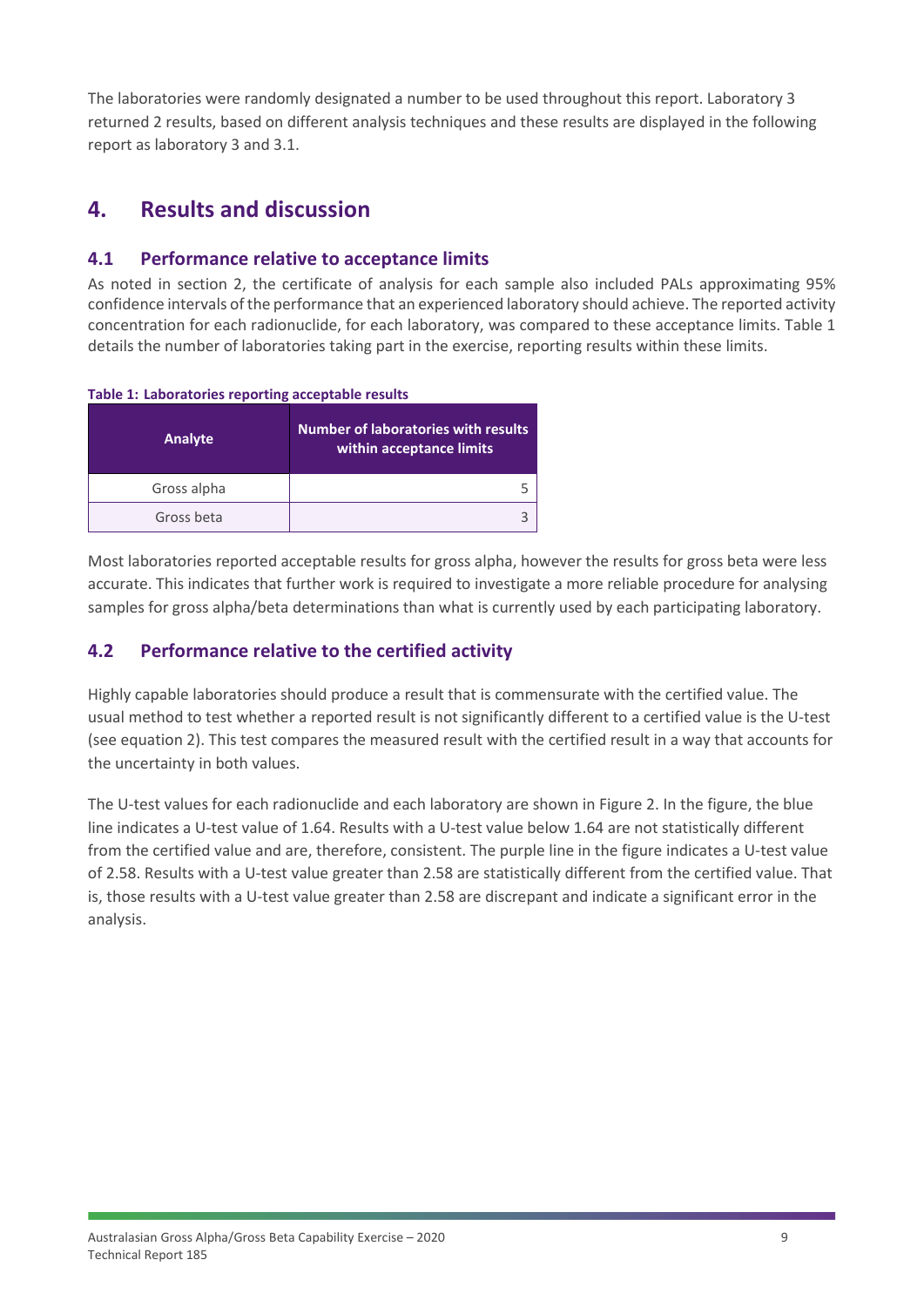

<span id="page-9-1"></span>**Figure 1: U-test values for gross alpha and gross beta results for each laboratory.**

[Figure 1](#page-9-1) indicates that laboratories 1, 3, 3.1 and 4 provided good results for gross beta as their reported values were consistent with the reference value. Laboratory 1 showed excellent results for their gross alpha result as it was almost the same result as the certified activity provided on the Certificate of Analysis. Laboratory 4 also returned good results for gross alpha.

[Figure 1](#page-9-1) does show that laboratories 2, 3, 3.1 and 5 each produced a result with U-test values greater than 2.58 for gross alpha. This indicates that significant errors were made by each of these laboratories when analysing the sample for this analyte. Additionally, Laboratories 2 and 5 also produced discrepant results for gross beta.

Where results reported are above the 1.64 U-test value, this may indicate that an error in the analysis might have been made but could also be due to simple statistical variation.

### <span id="page-9-0"></span>**4.3 Gross alpha**

Figure 2 shows some discrepancy with results achieved by the participating laboratories, it also indicates a large negative bias for the majority of laboratories when compared to the certified activity.

Another notable artefact is the very large uncertainty returned with the second analysis from laboratory 3.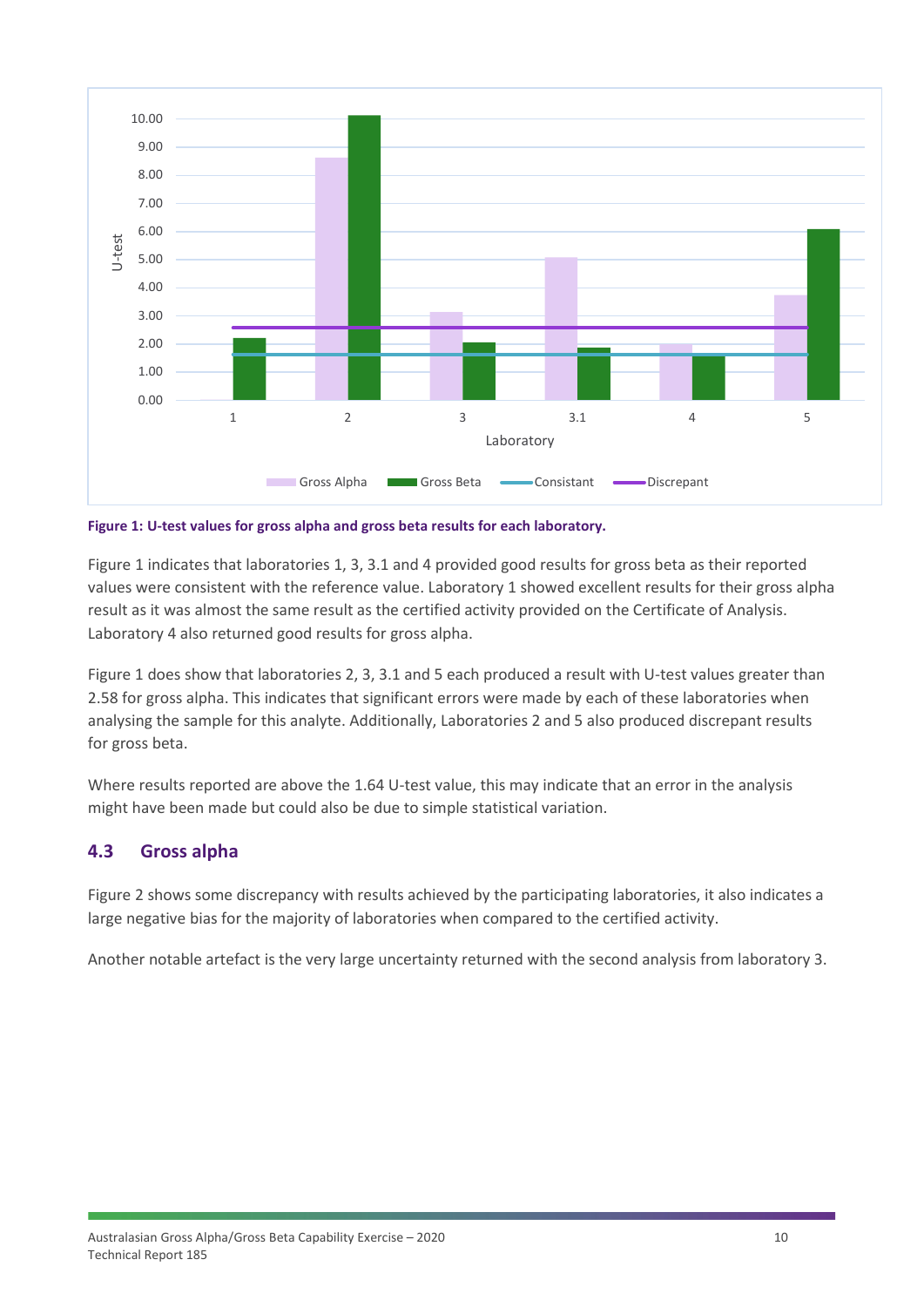

<span id="page-10-0"></span>**Figure 2: Gross alpha activity concentration**

#### **4.4 Gross beta**

Figure 3 shows a large discrepancy with results achieved by the participating laboratories, it also indicates a large result uncertainty for the majority of laboratories.

The only laboratories to report acceptable results were 1, 2 and 4, although the gross beta result for laboratory 4 is borderline acceptable.

Again, there is a noticeable difference in the uncertainties reported for each result, with the biggest uncertainties being reported by laboratories 3, 4 and 5.



#### **Figure 3: Gross beta activity concentration**

Australasian Gross Alpha/Gross Beta Capability Exercise – 2020 11 11 Technical Report 185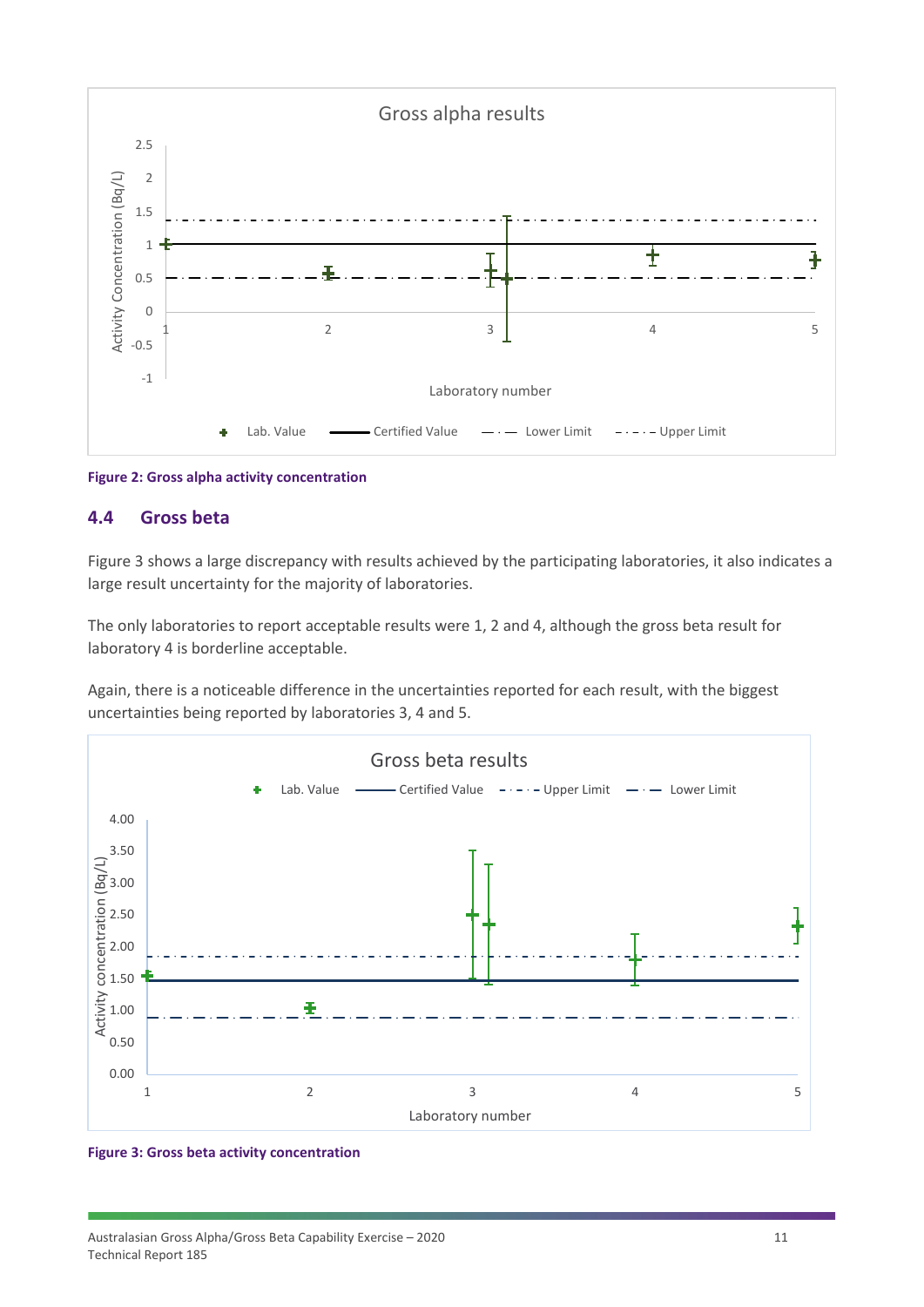In attempting to understand the variability of the results received, further information was requested from the laboratories, including the:

- analysis techniques/procedures and sample matrices used
- calibration sources used.

Further discussion on these topics is shown below

## <span id="page-11-0"></span>**4.5 Variations in analysis techniques and sample matrices**

The results received from the participating laboratories were achieved using various techniques including liquid scintillation counting (LSC), gas-flow proportional counting (GFPC), and the use of solid-state detectors (SSD) and different sample matrices.

The matrices included suspension of sample within scintillant (LSC), evaporation of a sample aliquot on stainless steel/aluminium planchets and evaporation on filter paper (GFPC and SSD).

Table 2 shows the analysis techniques used by each participating laboratory:

| Laboratory     | <b>Analysis technique</b>                                                   | <b>Sample matrix</b>         | Instrumentation |
|----------------|-----------------------------------------------------------------------------|------------------------------|-----------------|
| $\mathbf{1}$   | Evaporation and low-<br>level LSC                                           | Suspension in<br>scintillant | Quantalus       |
| $\overline{2}$ | Evaporation and<br>deposition on 50mm<br>stainless steel planchet<br>- GFPC | Stainless steel<br>planchet  | Tennelec 5XLB   |
| 3              | Evaporation on filter<br>paper - SSD                                        | Filter paper                 | Ludlum 3030P    |
| 3.1            | Evaporation on<br>aluminium planchet -<br><b>SSD</b>                        | Aluminium planchet           | Ludlum 3030P    |
| 4              | Evaporation and low-<br>level LSC                                           | Suspension in<br>scintillant | Quantalus       |
| 5              | Evaporation and low-<br>level LSC                                           | Suspension in<br>scintillant | Quantalus       |

**Table 2 – analysis techniques/matrices used by each laboratory.**

Unfortunately, understanding the analysis techniques/matrices used by the laboratories does not provide a reliable insight into the variations in results provided for this capability exercise. As such, information on calibration sources used was also investigated.

### <span id="page-11-1"></span>**4.6 Variations in calibration sources used**

Table 3 shows the sources laboratories used for calibration of their instrumentation for gross alpha and gross beta determinations.

**Table 3 – calibration sources used by each laboratory.**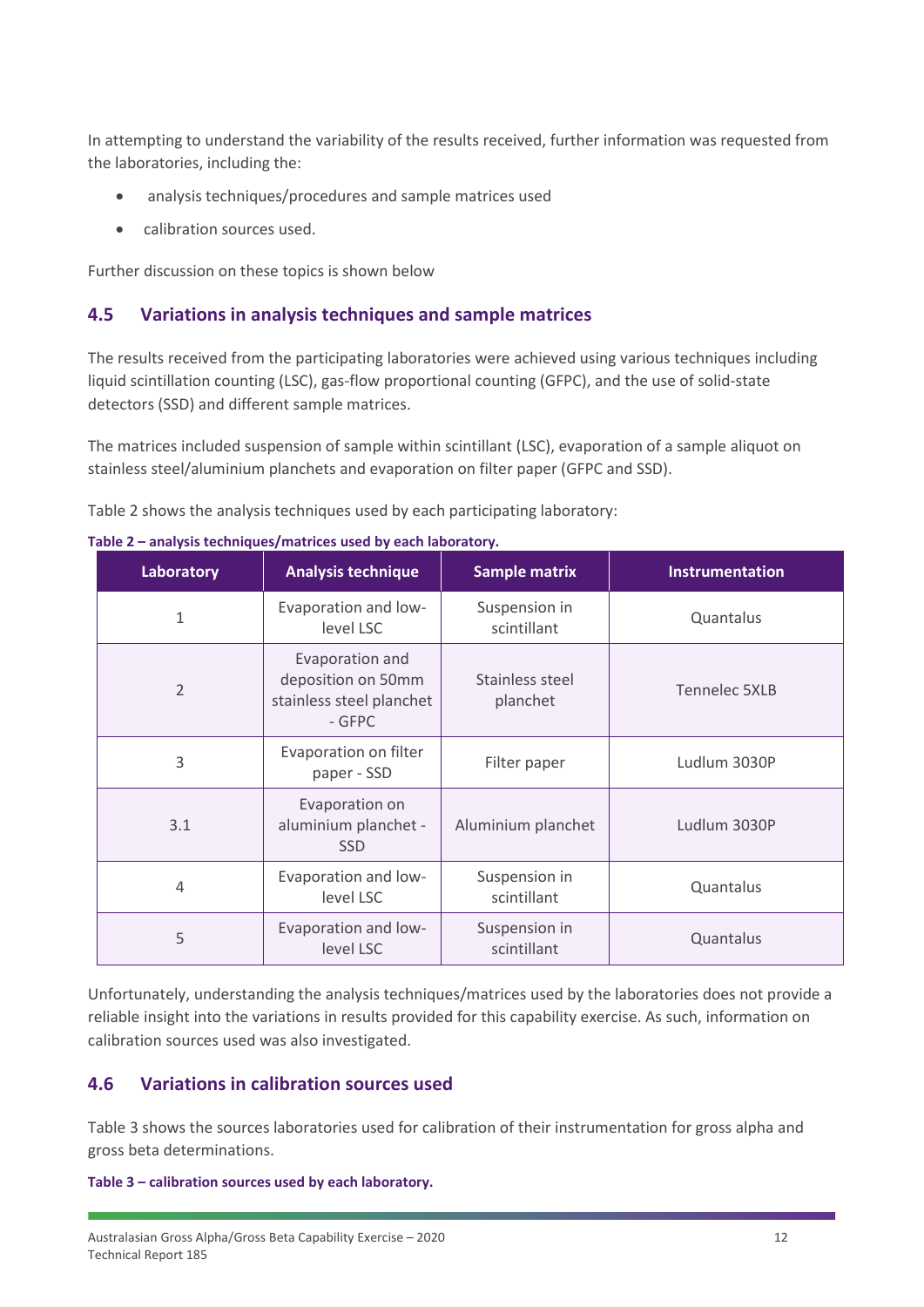| Laboratory | <b>Gross alpha calibration source</b> | <b>Gross beta calibration source</b> |
|------------|---------------------------------------|--------------------------------------|
|            | Pu-242                                | $Sr-90$                              |
|            | $Am-241$                              | $K-40$                               |
| 3          | Po-209                                | $Cs-137$                             |
| 4          | Am-241                                | $Sr-90$                              |
|            | Am-241                                | $Sr-90$                              |

Am-241, Sr-90, Cs-137 and K-40 are the sources most regularly used for calibration for gross alpha/beta measurements and are also the most readily available and cost effective to purchase.

For laboratories that utilised difference calibration sources, the choice to do so was based on the types of sources they had available to use at the time of this exercise and were also the sources usually used within their established procedures for gross alpha/beta.

Again, no direct correlation could be made between the calibration sources used and the inconsistent results reported.

## <span id="page-12-0"></span>**5. Conclusion**

This exercise was conducted to ascertain the capability of participating laboratories with respect to the measurement of gross alpha and gross beta. It should be noted the purpose of the exercise was to determine whether the methods currently used by each participating laboratory produced acceptable results when applied to a sample which may be received in a radiological emergency.

Five of radioanalytical laboratories in the Australasian Radionuclide Laboratory Network participated in this exercise. All laboratories undertook the gross alpha/beta measurements in accordance with their standard procedures, established for their core business requirements.

In almost all cases, the participants reported gross alpha results that would be considered acceptable by the supplier of the samples. That is, 4 of the 5 reported results were within the performance acceptance limits (PALs) defined by the supplier.

However, the results for gross beta showed that approximately half of the results returned would not be considered acceptable by the supplier of the samples.

With the vastly varying results returned for this exercise, it is evident that a standard method for the determination of gross alpha/beta is required for use by the Australasian Radionuclide Laboratory Network.

As such, work with all the participating laboratories will be undertaken to develop a standard method for the determination of gross alpha/beta measurements. Once a standard method has been implemented, a repeat of this ARLN capability study will be undertaken to determine if an improvement in results can be achieved using the standard method chosen.